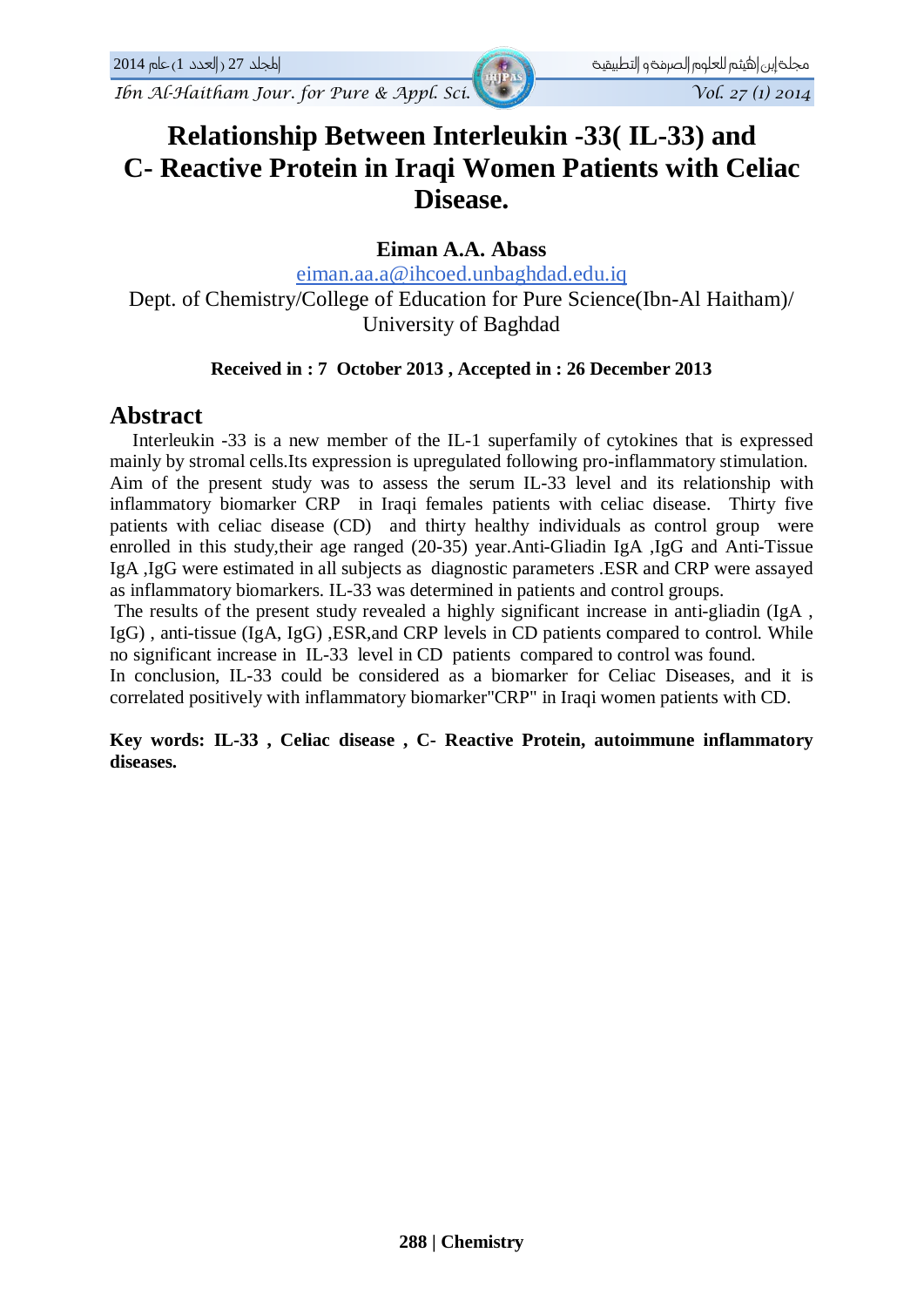### **Introduction**

Interleukin-33 (IL-33) is the 11th member of IL-1 cytokine family which includes IL-1 and IL-18. Unlike IL-1β and IL-18, IL-33 is suggested to function as an alarmin that is released upon endothelial or epithelial cell damage and may not enhance acquired immune responses through activation of inflammasome. ST2, a IL-33 receptor component, is preferentially expressed by T-helper type (Th) 2 cells, mast cells, eosinophils and basophils, compared to Th1 cells, Th17 cells and neutrophils[1].Identification of an IL-1 family member that we have named IL-33 (IL-1F11)[2]. The human gene is located on chromosome 9p24.1, while its mouse counterpart can be found on the syntenic chromosome 19qC1 region. The IL-33 cDNA sequences encode 270 and 266 amino acid polypeptides for human and mouse, respectively, corresponding to full-length proteins with calculated masses of 30 and 29.9 kDa. IL-33 is expressed as a prodomain containing polypeptide. Incubation of *in vitro* translated IL-33 with caspase-1 led to the production of mature IL-33 with a mass of 18 kDa as determined by SDS-PAGE. Human and mouse IL-33 are 55% identical at the amino acid level. The IL-1 family member is most closely related to IL-33 is IL-18 [3]. Using sequence and secondary structure alignment, Girard and colleagues demonstrated that IL-33consists of a homeodomain like helix turn helix motif (HTH) on the aminoterminal side [4].

Interleukin-33 (IL-33) (NF-HEV) is a chromatin-associated nuclear cytokine from the IL-1 family, which has been linked to important diseases, including asthma, rheumatoid arthritis, ulcerative colitis, and cardiovascular diseases[5]. IL-33 signals through the ST2 receptor and drives cytokine production in type 2 innate lymphoid cells (ILCs) (natural helper cells, nuocytes), T-helper (Th)2 lymphocytes, mast cells, basophils, eosinophils, invariant natural killer T (iNKT), and natural killer (NK) cells.Emma and others recently reported that, unlikeIL-1 $\beta$  and IL-18, full-length IL-33 is biologically active independently of caspase-1 cleavage and that processing by caspases results in IL-33 inactivation [6]. Interleukin -33 is a new member of the IL-1 superfamily of cytokines that is expressed by mainly stromal cells, such as epithelial and endothelial cells, and its expression is up regulated following proinflammatory stimulation. IL-33 can function both as a traditional cytokine and as a nuclear factor regulating gene transcription. It is thought to function as an 'alarmin' released following cell necrosis for alerting the immune system to tissue damage or stress.It mediates its biological effects via interaction with the receptors ST2 (IL-1RL1) and IL-1 receptor accessory protein (IL-1RAcP), both of which are widely expressed, particularly by innate immune cells and T helper 2 (Th2) cells[7,8].

Celiac disease (CD)is an autoimmune inflammatory disease of the small intestine precipitated by the ingestion of gluten, a component of wheat protein, in genetically susceptible persons. Classically, the disease manifests with diarrhea, weight loss and anemia. There are very few reports of osteomalacia as the presenting symptom, and even fewer of osteomalacia as the only symptom of celiac disease at presentation[9]. Celiac disease is an immune-mediated enteropathy characterized by intolerance to gluten. Celiac disease is usually characterized by various gastrointestinal (GI) symptoms (e.g. diarrhea, malabsorption and weight loss) associated with consumption of grains containing gluten (wheat, barley and rye). Although some CD patients may have primarily GI symptoms, CD may be detected due to associated extraintestinal disorders, even without GI symptoms, or due to screening for CD based on a positive family history[10]. Celiac disease is an autoimmune enteropathy triggered by the ingestion of gluten. Gluten sensitive individuals (GS) cannot tolerate gluten and may develop gastrointestinal symptoms similar to those in CD,but the overall clinical picture is generally less severe and is not accompanied by the concurrence of tissue trans glutaminase autoantibodies or autoimmune comorbidities[11].

Until a few years ago, celiac disease (CD) was thought to be a rare food intolerance that was confined to childhood and characterized by severe malabsorption and flat intestinal mucosa. Currently, CD is regarded as an autoimmune disorder that is common in the general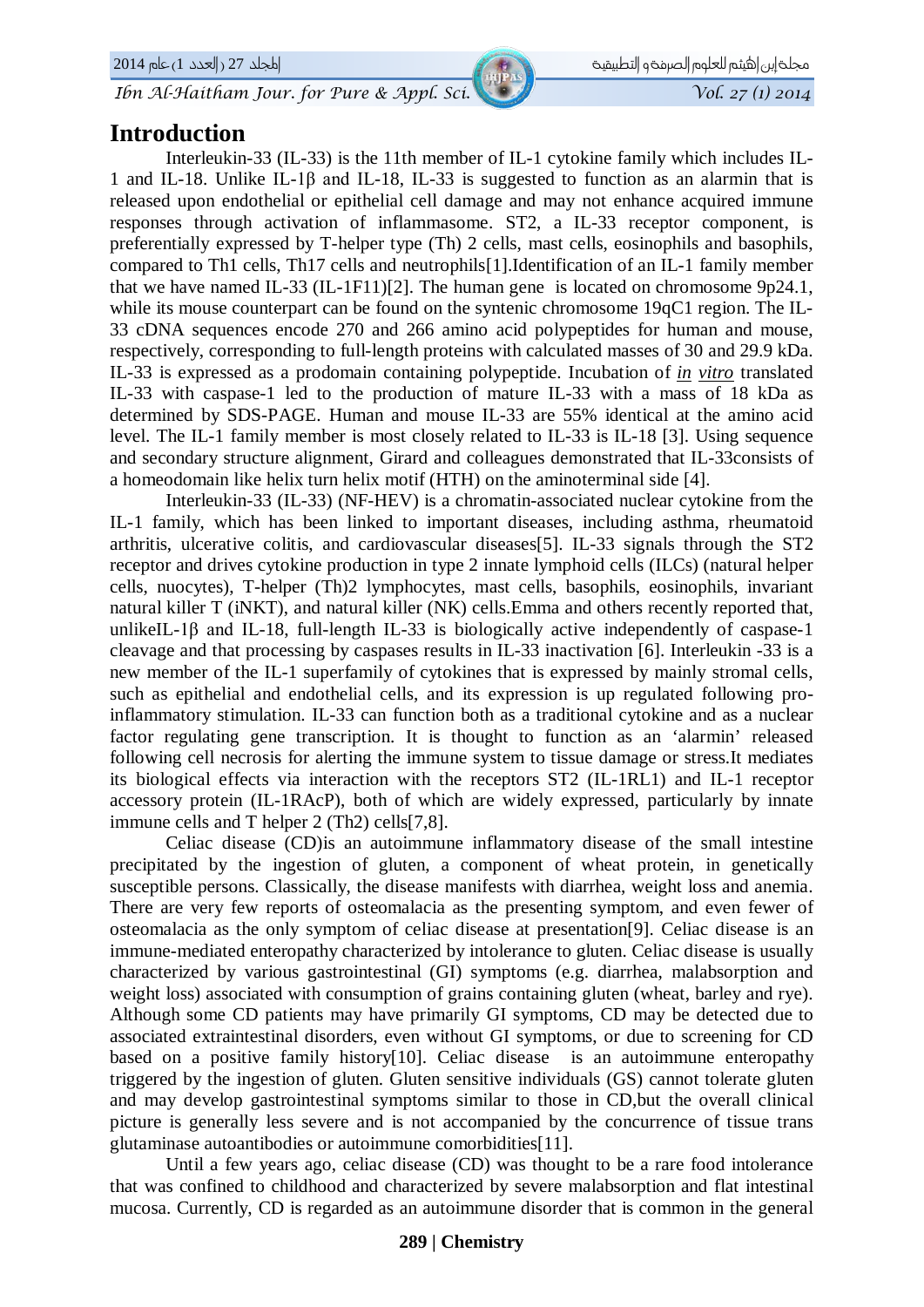و مجلح إبن |هيثم للعلوم |لصرمح و |لتطبيقيت مصرف المصرفة العربية المجلد 27 ( |لعدد 1) عام 2014 2014 مي المجلد 27

*Ibn Al-Haitham Jour. for Pure & Appl. Sci. Vol. 27 (1) 2014* 

population (affecting 1 in 100 individuals), with possible onset at any age and with many possible presentations[12]. The identification of CD is challenging because it can begin not only with diarrhea and weight loss but also with a typical gastrointestinal (constipation and recurrent abdominal pain) and extra-intestinal symptoms (anemia, raised transaminases, osteoporosis, recurrent miscarriages, aphthous stomatitis and associated autoimmune disorders), or it could be completely symptomless[13]. Over the last 20 years, the diagnostic accuracy of serology for CD has progressively increased with the development of highly reliable tests, such as the detection of IgA tissue transglutaminase and antiendomysial and IgG antideamidated gliadin peptide antibodies [14].

As far as to our knowledge,there is no data in the litreture concerning the serum level of IL-33 in patients with celiac disease.Thus the present study aimed to shed a light on the role and level of IL-33 and its relationship with CRP in such patients,which could exploure at least in part the contribution of this interleukin to the pathogenesis of the disease.

# **Materials and Methods**

### **Patients and Control**

Serum samples were obtained from (35) Iraqis women patients with celiac disease (CD), and (30) healthy individuals as a control group, age range (20-35) year, which enrolled in this study. The patients attended the Specialized Center for Endocrinology and Diabetes,Kindy Hospital,Baghdad, during the period from October to January, 2012.Serum was frozen until used for analysis.

### **Measurement of Anti-Gliadin IgA and IgG**

Anti-Gliadin IgA and IgG are an indirect solid phase enzyme immunoassay (ELISA) for the quantitative measurement of IgA and IgG class autoantibodies against Gliadin in human serum or plasma.The assay is intended for in vitro diagnostic use only as an aid in the diagnosis of celiac disease and dermatitis herpetiformis[15].

### **Measurement of Anti-Tissue IgA and IgG**

Anti-Tissue-Transglutaminase IgA and IgG are an indirect solid phase enzyme immunoassay (ELISA) for the quantitative measurement of IgA and IgG class autoantibodies to tissue transglutaminase(tTG) in human serum or plasma.The assay is intended for in vitro diagnostic use only as an aid in the diagnosis of celiac disease and dermatitis herpetiformis [16].

### **Measurement of Serum IL-33**

Serum IL-33 levels were measured using specific enzyme-linked immunosorbent assay ( ELISA) . kit (Ray Bio Human IL-33 for *in vitro* quantitative measurement of human IL-33 in serum) ,according to the manufactures protocol.[17]

### **Inflammatory Biomarkers Assessment**

ESR and CRP were measured for patients and to the control group as inflammatory biomarkers[17].

## **Statistical Analysis**

The data was expressed as mean  $\pm$  SEM (Standar Error of Mean). The comparison between patients group and control group were analyzed by using student t-test. Pearson 's correlation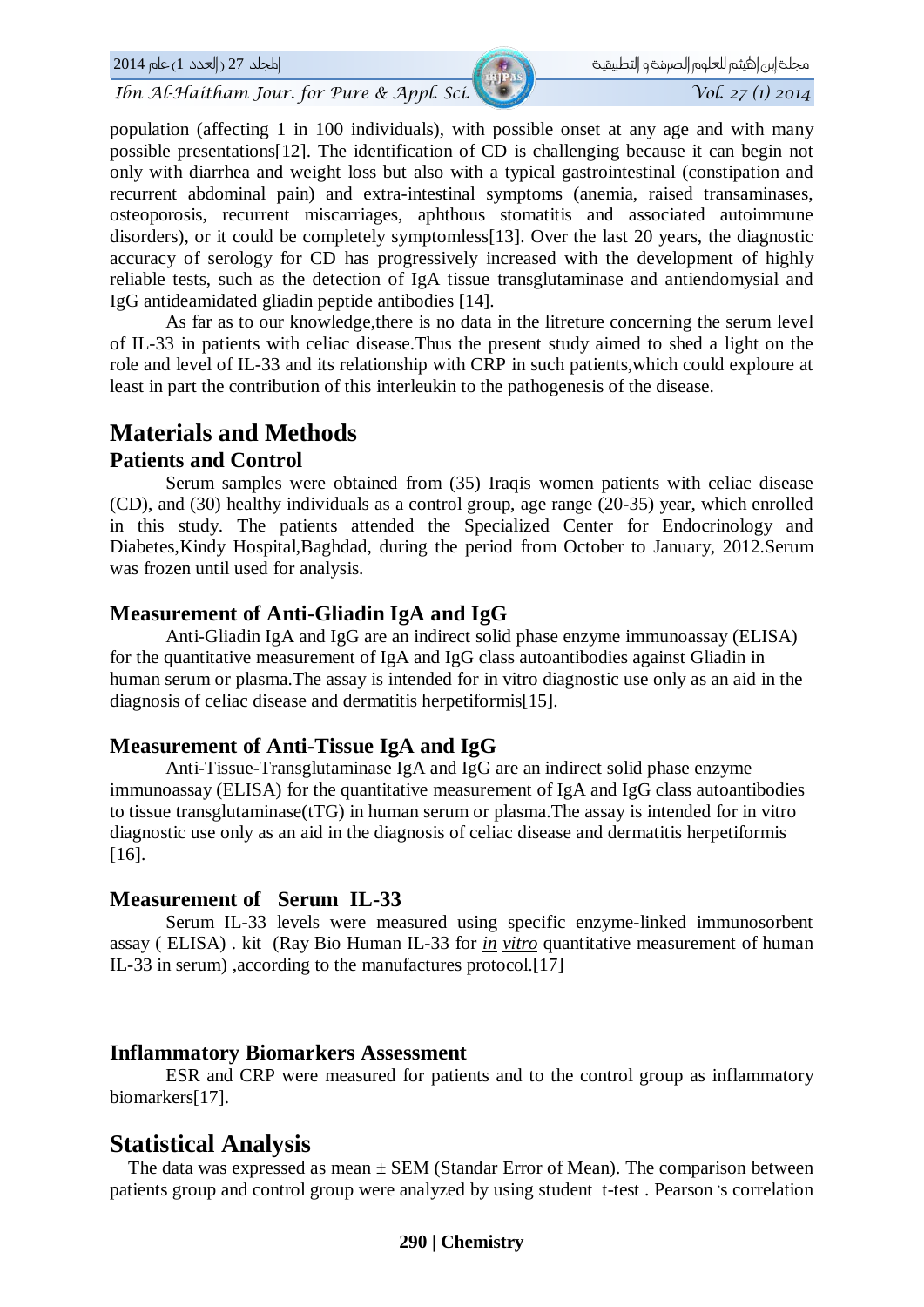coefficient was used to examine between IL-33 and study parameters in patients group. Pvalue of  $\lt$  0.001 and  $\lt$  0.05 were considered highly significant and significant respectively.

### **Results and Discussion**

Table (1) shows levels (means  $\pm$  SEM) of Anti-Tissue and Anti-Gliadin in serum of control and women patients with celiac disease groups.

In the current study, the results in table (1) revealed highly significant ( $P < 0.001$ ) increase in Anti-Tissue (IgA , IgG) and Anti- Gliadin (IgA ,IgG) levels in serum of women patients with CD when compared with control. These results are in agreement with reported results showing that CD is associated with an increase in Anti-Tissue and Anti-Gliadin[18].

The results in table (2) shows the levels of serum IL-33, CRP,and ESR in both of control and women patients with CD. There was no significant ( $P > 0.05$ ) increase in serum IL-33 level in women patients with CD when compared to control group .There were a highly significant  $(P< 0.001)$  increase in serum CRP and ESR levels in women patients with CD compared with healthy control.These results are in agreement with those obtained by[19].

Table (3) shows the correlation between IL-33 and other studied parameters ,which revealed no significant (P˃ 0.05) positive correlation between IL-33 and CRP (Fig.1) ,Antigliadin(IgA) (Fig.2), while there was no significant ( $P > 0.05$ ) negative correlation between IL-33 and ESR ( Fig.3),Anti-tissue(IgA) (Fig. 4),(IgG) (Fig.5) ,and Anti-gliadin(IgG) (Fig.6).

This is the first study which found the elevation in IL-33 level in patients with Celiac disease, which is the only treatable autoimmune disease by restrickting diet without glutin.Interleukin-33 appears to be a crucial cytokine for Th2-mediated host defense and plays a central role in controlling immune responses in barrier tissues such as skin and intestine. It is able to activate cells of both the innate and adaptive immune system, and depending on the disease can either promote the resolution of inflammation or drive disease pathology.Interleukin -33 is a new member of the IL-1 superfamily of cytokines that is expressed by mainly stromal cells, such as epithelial and endothelial cells, and its expression is upregulated following pro-inflammatory stimulation. IL-33 can function both as a traditional cytokine and as a nuclear factor regulating gene transcription [20].

Interleukin-33 is thought to function as an 'alarmin' released following cell necrosis for alerting the immune system to tissue damage or stress[20].By reviewing the references,there is no data in the literature concerning the serum level of IL-33 in patients with celiac disease,but there are some studies which stated that Inflammatory bowel disease (IBD) is a group of chronic inflammatory conditions of the colon and small intestine, including ulcerative colitis (UC) and Crohn's disease, resulting from dysregulated immune responses. Serum IL-33 and sST2 levels were elevated in UC patients compared with controls[21]. Marina García ,etal in their paper review the role of the IL-33/ST2 system in innate immunity of the intestinal mucosa and its importance in inflammatory bowel diseases, especially ulcerative colitis[22].Patients with active CD and those on gluten-free diet GFD with positive antibodies had significantly higher levels of proinflammatory cytokines, such as interferon-, interleukin(IL)–1, tumor necrosis factor, IL-6 and IL-8, and also Th-2 cytokines such as IL-4 and IL-10, compared withnormal controls[23].Some researchers investigated that ,there was associations between genetic polymorphisms in *IL-33, IL1R1* and risk for inflammatory bowel disease[24].Recently results showed a significant increase in IL-33 level in serum of patients with hyperthyroidism, knowing that is a well established autoimmune diseases [25].

Celiac disease, also known as gluten-sensitive enteropathy and nontropicalsprue, is a prevalent autoimmune disorder that is triggered by the ingestion of wheat gluten and related proteins of rye and barley in genetically susceptible individuals[26]. The immune response in celiac disease involves the adaptive, as well as the innate, and is characterized by the presence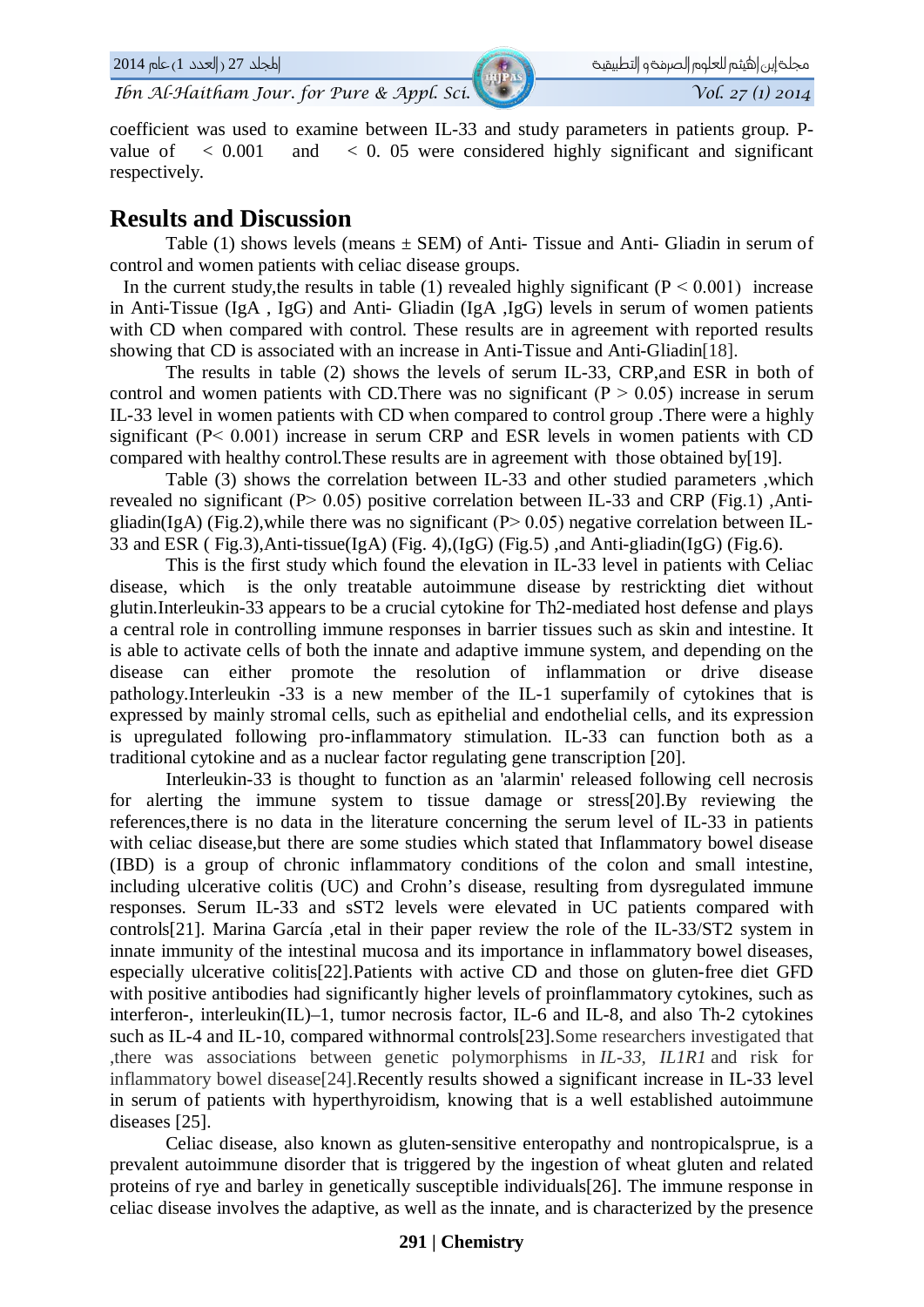

of anti-gluten and anti-transglutaminase 2 antibodies, lymphocytic infiltration in the epithelial membrane and the lamina propria, and expression of multiple cytokines and other signaling proteins. The disease leads to inflammation,( villous atrophy, and crypt hyperplasia in the small intestine[26].CRP is a major inflammatory cytokine that functions as a nonspecific defense mechanism in response to tissue injury or infection[27].

# **Conclusion**

From this study, a conclusion could be drawn, that IL-33 could be considered as a biomarker for Celiac Diseases, and it is correlated positively with inflammatory biomarker CRP in Iraqi women patients with CD.

# **References**

- **1.** Keisuke, O.; Nakae, S. ;Matsumoto, K. and Saito, H. (2011) IL-33 and Airway Inflammation, Allergy Asthma Immunol Res , 3,2: 81-88.
- **2.** Mato, N.; Fujii, M. and Hakamata,Y. (2009) Interleukin-1 receptor related protein ST2suppresses the initial stage of bleomycin-induced lung injury. Eur Respir J ,33: 1415- 1428.
- **3.** Schmitz, J.; Owyang, A.; Oldham, E.;Song, Y.; Murphy, E.;McClanahan, T.K.; Zurawski, G.; Moshrefi, M.; Qin, J.; Li, X.; Gorman, D.M.; Bazan, J.F.; and Kastelein, R.A. (2005) IL- 33, an interleukin-1-like cytokine that signals viathe IL-1 receptor-related protein ST2 and induces T helper type 2-associatedcytokines, Immunity ,23:479-490.
- **4.** Baekkevold, E. S.; Roussigne, M.; Yamanaka, T.; Johansen, F.E.; Jahnsen, F.L.; Amalric, F.; Brandtzaeg, P.; Erard, M.; Haraldsen, G. and Girard, J.P. (2003) Molecular characterization of NF-HEV, a nuclear factor preferentially expressed in human high endothelial venules, The American journal of pathology ,163:69-79.
- **5.** Liew, FY.; Pitman, NI. and McInnes, IB. (2010) Disease-associated functions of IL-33: the new kid in the IL-1 family, Nat Rev Immunol.,10:103–110.
- **6.** Lefrançais, E.;Roga, S.; Gautier, V.; Gonzalez-de-Peredo, A.; Monsarrat, B.;Girard, J.Ph.and Cayrol, C. (2012) IL-33 is processed into mature bioactive forms by neutrophil elastase and cathepsin G ,PNAS, 109 , 5 : 1673–1678.
- **7.** Rank, MA.; Kobayashi, T.; Kozaki, H.; Bartemes, KR.; Squillace, DL.and Kita, H. (2009) IL-33 activated dendritic cells induce an atypical TH2-type response. J Allergy Clin Immunol, 123:1047-1054.
- **8.** Oboki, K.; Ohno, T.; Kajiwara, N.; Saito, H. and Nakae, S. (2010) IL-33 and IL-33 receptors in host defense and diseases, Allergol Int,59:143-60.
- **9.** Albany, C. and Servetnyk, Z. (2009) Disabling osteomalacia and myopathy as the only presenting features of celiac disease: a case report, Cases Journal, 2,20.
- **10.** Freeman, HJ.; Chopra, A.; Clandinin, MT. and Thomson, ABR. (2011) Recent advances in celiac disease, World J Gastroenterol, 17,18: 2259-2272.
- **11.** Sapone, A.; Lammers, K.M.;Casolaro,V.; Cammarota, M.; Giuliano, M.T. and De Rosa,M. (2011) Divergence of gut permeability and mucosal immune gene expression in two gluten associated conditions: celiac disease and gluten sensitivity, BMC Medicine, 9,23.
- **12.** Rodrigo L. (2006) Celiac disease. World Journal of Gastroenterology,12(41):6585– 6593.
- **13.** [Briani,](http://www.sciencedirect.com.tiger.sempertool.dk/science/article/pii/S1568997208000761) C.; [Samaroo,](http://www.sciencedirect.com.tiger.sempertool.dk/science/article/pii/S1568997208000761) D. and [Alaedini,](http://www.sciencedirect.com.tiger.sempertool.dk/science/article/pii/S1568997208000761) A. (2008) Celiac disease: From gluten to autoimmunity, Autoimmunity Reviews,7,8.
- **14.** Volta, U. and Villanacci, V. (2011) Celiacdisease: diagnostic criteria in progress, Cellular & Molecular Immunology,8: 96–102.
- **15.** Sollid, L.M. (2002) Celiac disease:Dissecting a complex inflammator disorder.Nature Rev.,2:647-655.

#### **292 | Chemistry**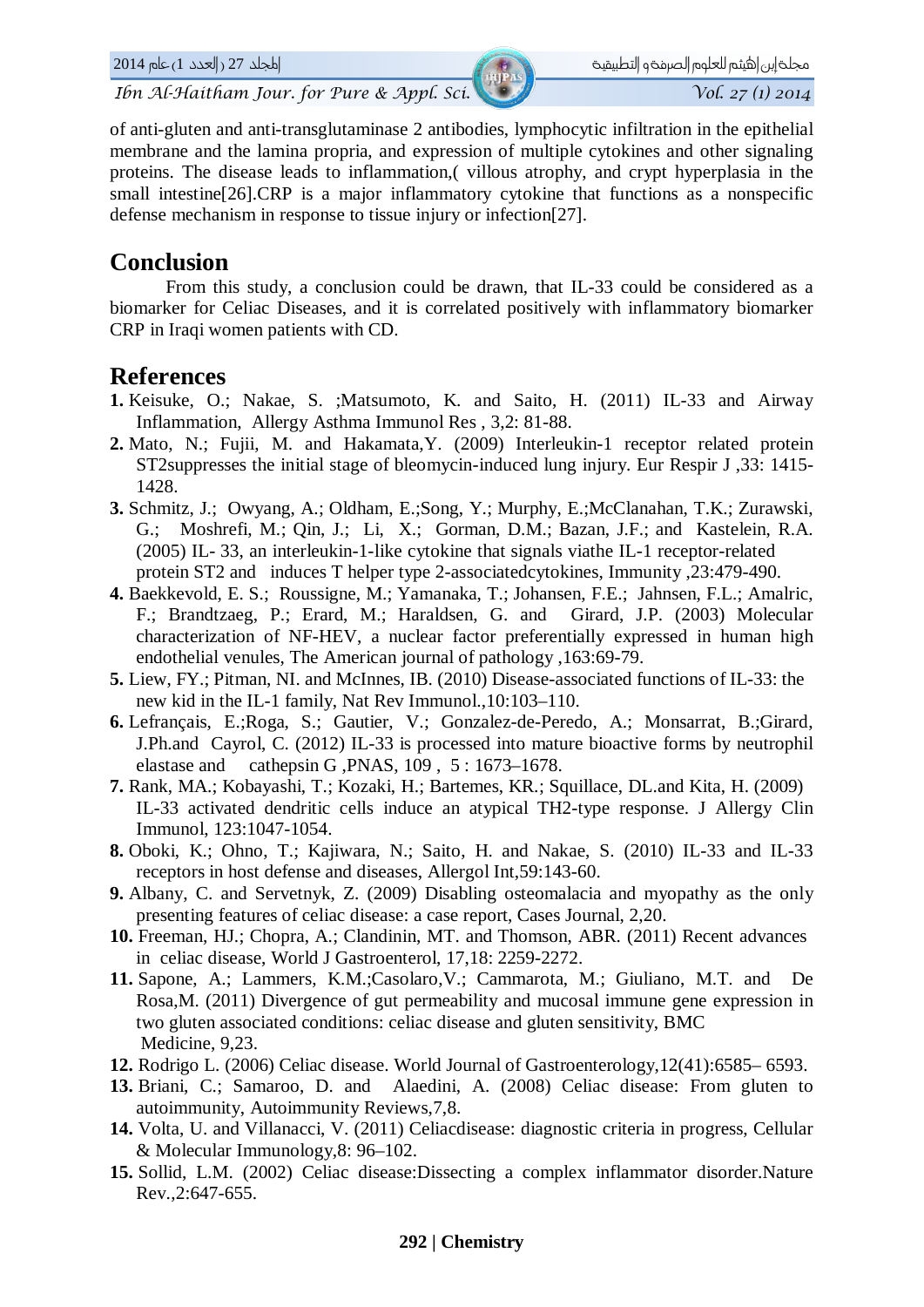- **16.** Fesus,L.,and Piacentini, M. (2002) Transglutaminase 2:an enigmatic enzyme with diverse functions. Trends Biochem.Sci.,27:534-539.
- **17.** Burtis, CA.; Ashwood, ER.and Bruns, DE. (2006) Tietz Textbook of Clinical Chemistry And Molecular Diagnostics, 4<sup>th</sup>ed, Elsevier Saunders.
- **18.** Catassi, C. and Fasano, A. (2010) Celiac Disease Diagnosis: Simple Rules Are Better Than Complicated Algorithms,The American Journal of Medicine, 123, 8.
- **19.** Kumar, S.;Gupta, N.;Jhamb, R. and Mishra, D. (2007) CELIA DISEASE:ASSOCIATION WITH ADULT-ONSET STILL'S DISEASE: APROPOS OF A CLINICAL CASE, Indian J Med Sci, 61,7.
- **20.** Miller, A.M. (2011) Role of IL-33 in inflammation and disease, Journal of Inflammation , 8,22
- **21.** Pastorelli, L.; Garg, RR.; Hoang, SB.; Spina, L.;Mattioli,B.; Scarpa, M.; Fiocchi, C.;Vecchi, M. and Pizarro TT. (2010) Epithelial-derived IL-33 and its receptor ST2 are dysregulated in ulcerative colitis and in experimental Th1/Th2 driven enteritis, Proc Natl Acad Sci USA, 107:8017-8022
- **22.** García-Miguel, M.; González, M.J.;Quera, R. and Hermoso,M.A. (2013) Innate Immunity Modulation by the IL-33/ST2 System in Intestinal Mucosa, Bio Med Research International,Volume 2013 , Article ID 142492, 13 pages.
- **23.** Manavalana, J.S.; Hernandeza, L.; Shaha, J.G.; Konikkaraa, J.;Naiyera, A.J.; Leea, A.R.; Ciaccioa, E.; Minayaa, M.T. and Peter, H.R. (2010) Serum cytokine elevations in celiac disease: Association withdisease presentation, Human Immunology ,71 :50–57
- **24.** Latiano, A.; Palmieri, O.; Pastorelli, L.; Vecchi, M. and Pizarro, TT. (2013) Associations between Genetic Polymorphisms in IL-33, IL1R1 and Risk forInflammatory Bowel Disease, PLoS ONE, 8,4, e62144. doi:10.1371.
- **25.** Ali, B.H. (2013) Evaluation of the new marker interleukin-33 in Iraqi female patients with hyperthyroidism, Journal of the Faculty of Medicine-Baghdad,5,2.
- **26.** [Briani,](http://www.sciencedirect.com.tiger.sempertool.dk/science/article/pii/S1568997208000761) C.; [Samaroo,](http://www.sciencedirect.com.tiger.sempertool.dk/science/article/pii/S1568997208000761) D. and [Alaedini,](http://www.sciencedirect.com.tiger.sempertool.dk/science/article/pii/S1568997208000761) A. (2008) Celiac disease: From gluten to autoimmunity, [Autoimmunity](http://www.sciencedirect.com.tiger.sempertool.dk/science/journal/15689972) Reviews, [7, 8:](http://www.sciencedirect.com.tiger.sempertool.dk/science/journal/15689972/7/8) 644–650.
- **27.** Bhagwat, R.; Gupta, A. and Yadav, KS. (2012) Diagnostic vitality of hs-CRP in Coronary Heart Disease, International Journal of Molecular Biology , 3,1:36-39.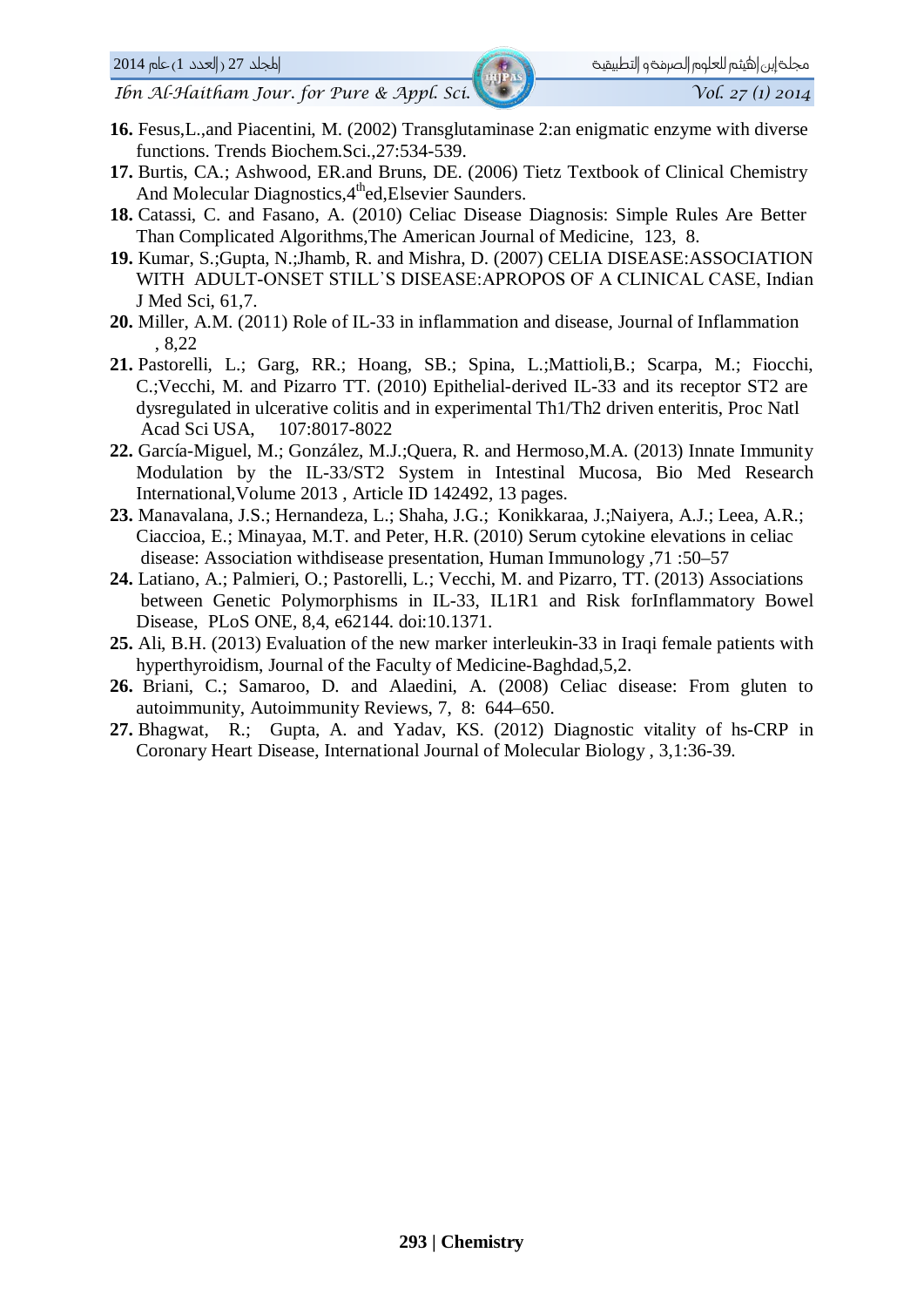**Table (1):Diagnostic Parameters ( Anti-tissue and Anti-gliadin ) levels (mean ± SEM )for Control and Women Patients with Celiac Disease .**

| Parameters         | Anti-tissue     |                    | Anti-gliadin       |                    |  |
|--------------------|-----------------|--------------------|--------------------|--------------------|--|
|                    | U/ml            |                    | U/ml               |                    |  |
| Groups             | IgA             | IgG                | IgA                | <b>IgG</b>         |  |
| Control<br>No.(30) | $5.45 \pm 0.48$ | $7.63 \pm 0.58$    | $5.56 \pm 0.52$    | $7.06 \pm 0.73$    |  |
| (CD) Patients      | 153.46±76.84    | $126.11 \pm 43.09$ | $102.08 \pm 26.96$ | $129.83 \pm 33.80$ |  |
| No.(35)            | НS              | HS                 | НS                 |                    |  |

HS highly significant  $(P < 0.001)$ 

#### **Table (2):Serum IL-33 , CRP , and ESR levels (mean ± SEM) in Control and Patient with Celiac Disease (CD).**

| Groups<br>Parameters                                                                                                                                                                                                                                                                                                                      | Control<br>No.(30) | (CD) Patients<br>No.(35) |  |  |  |
|-------------------------------------------------------------------------------------------------------------------------------------------------------------------------------------------------------------------------------------------------------------------------------------------------------------------------------------------|--------------------|--------------------------|--|--|--|
| IL-33 $(Pg/ml)$                                                                                                                                                                                                                                                                                                                           | $42.12 \pm 22.85$  | $151.41 \pm 100.35$ NS   |  |  |  |
| $CRP$ (mg/L)                                                                                                                                                                                                                                                                                                                              | $3.3 \pm 0.52$     | $17.2 \pm 1.16$ HS       |  |  |  |
| $ESR$ (mm/h)                                                                                                                                                                                                                                                                                                                              | $6.4 \pm 0.91$     | $30.1 \pm 0.65$ HS       |  |  |  |
| T T T 1 1<br>$\sqrt{2}$ $\sqrt{2}$ $\sqrt{2}$ $\sqrt{2}$ $\sqrt{2}$ $\sqrt{2}$ $\sqrt{2}$ $\sqrt{2}$ $\sqrt{2}$ $\sqrt{2}$ $\sqrt{2}$ $\sqrt{2}$ $\sqrt{2}$ $\sqrt{2}$ $\sqrt{2}$ $\sqrt{2}$ $\sqrt{2}$ $\sqrt{2}$ $\sqrt{2}$ $\sqrt{2}$ $\sqrt{2}$ $\sqrt{2}$ $\sqrt{2}$ $\sqrt{2}$ $\sqrt{2}$ $\sqrt{2}$ $\sqrt{2}$ $\sqrt{2$<br>(2, 2) |                    |                          |  |  |  |

HS highly significant( $P < 0.001$ ), NS No significant( $P \ge 0.05$ )

#### **Table (3) :Correlation Between Interleukin-33 (IL-33) and the Study Parameters.**

| Pearson     | <b>CRP</b> | <b>ESR</b> | Anti-tissue |          | Anti-gliadin |          |
|-------------|------------|------------|-------------|----------|--------------|----------|
| Correlation | mg/L       | mm/L       | IgA         | IgG      | IgA          | IgG      |
| $IL-33$     | 0.196      | $-0.185$   | $-0.149$    | $-0.070$ | 0.016        | $-0.154$ |
| Pg/ml       | NS         | NS         | NS          | NS       | NS           | NS       |

NS No significant( $P \ge 0.05$ )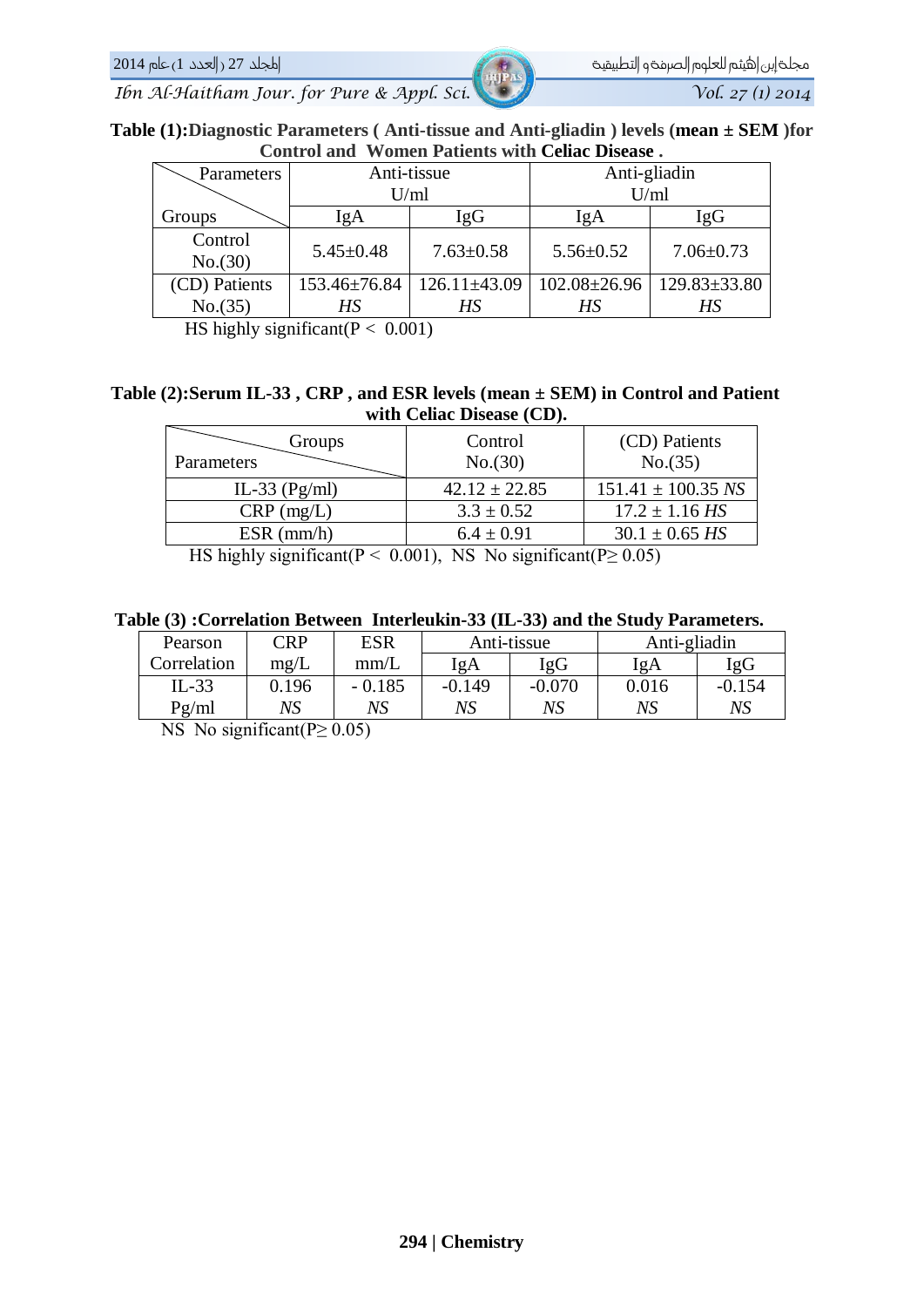#### **295 | Chemistry**





**Figure(1):correlation between IL-33 and CRP**



Figure(4):Correlation between IL-33 and Anti-Tissue IgA





 $y = 0.0946x + 18.643$  $R^2 = 0.1021$ 15 10 5  $\circ$  $\circ$ 50 100  $IL-33$ 





Figure(3):Correlation between IL-33 and ESR